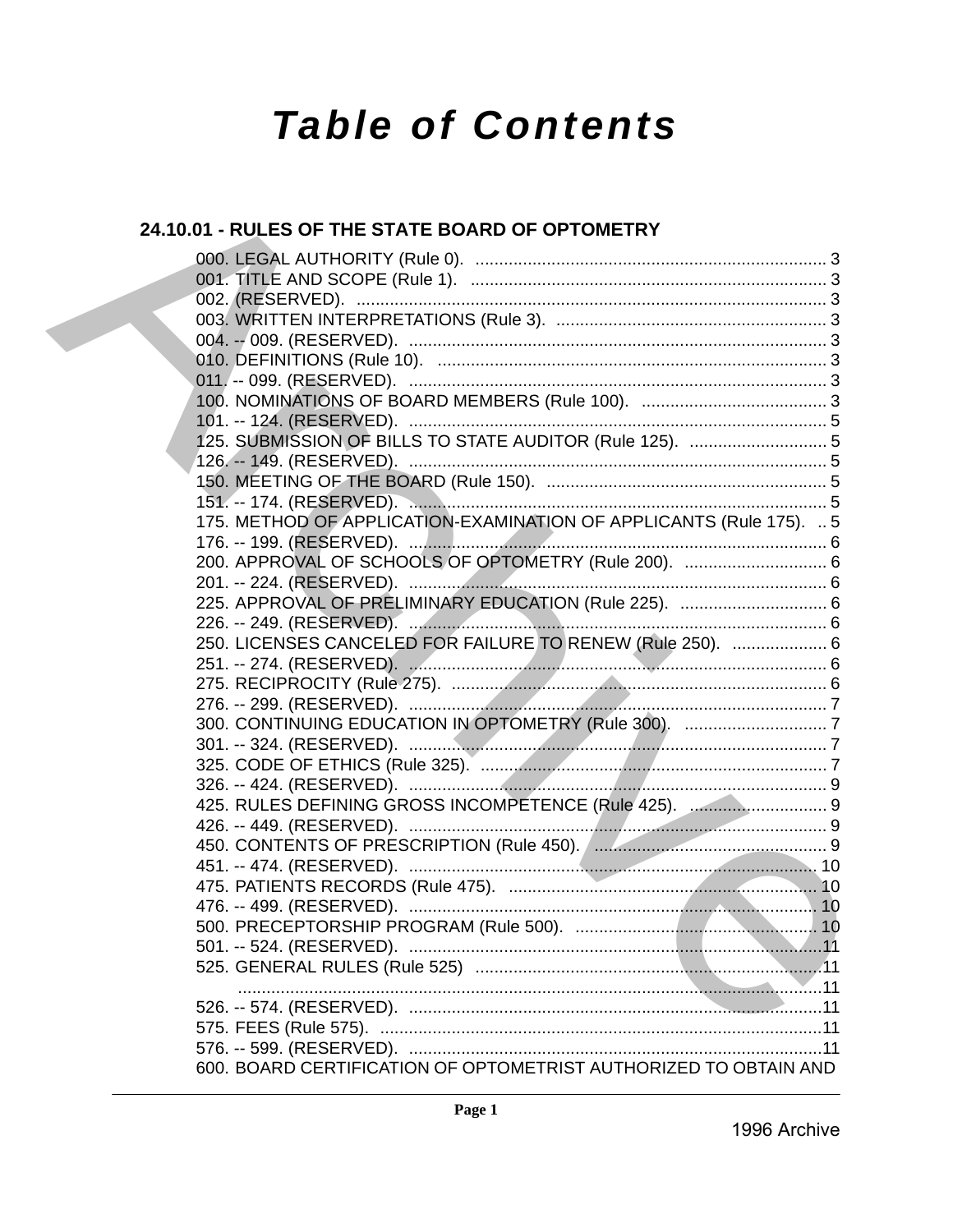*Table of Contents (cont'd)*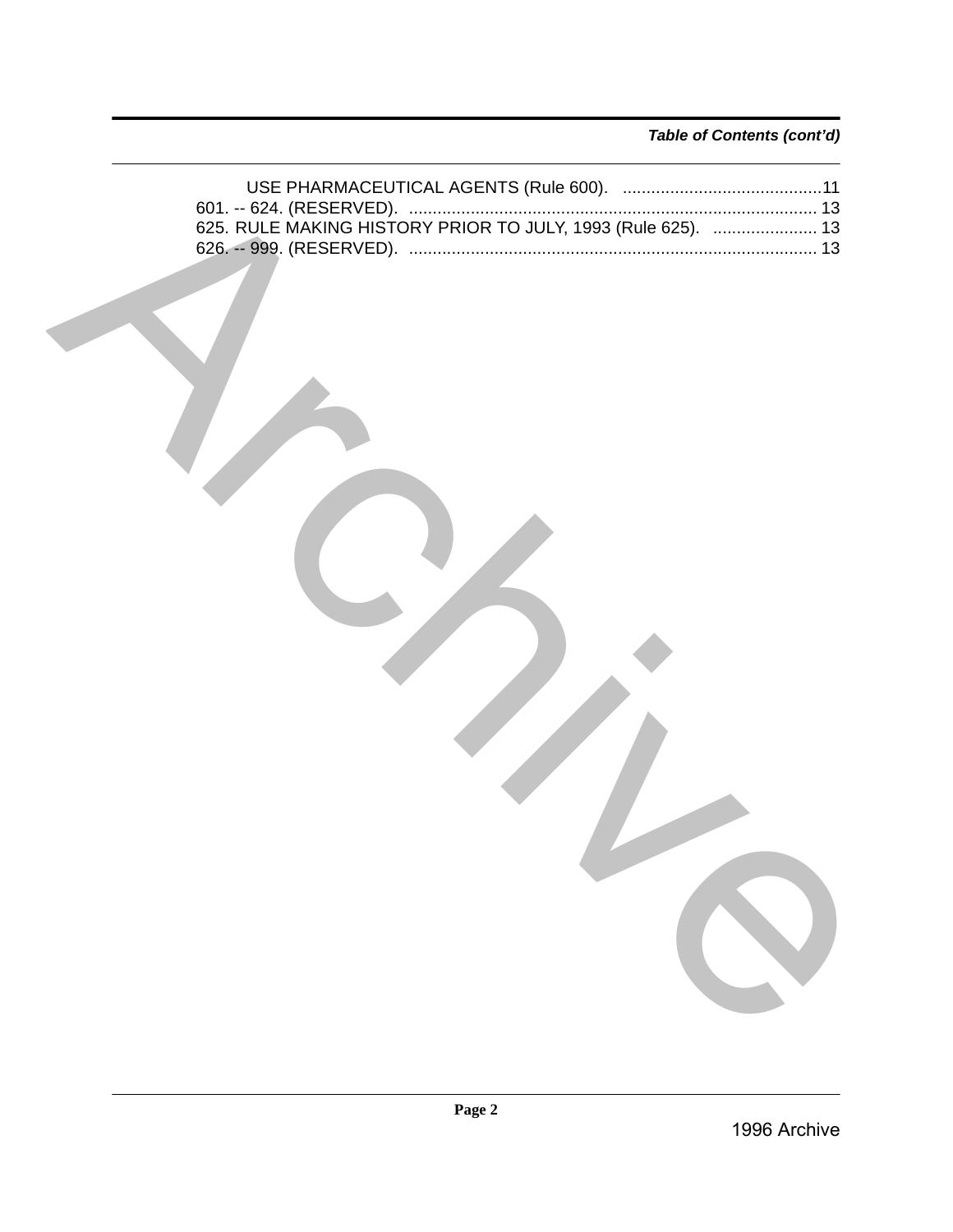#### **IDAPA 24 TITLE 10 Chapter 01**

## **24.10.01 - RULES OF THE STATE BOARD OF OPTOMETRY**

#### <span id="page-2-1"></span>**000. LEGAL AUTHORITY (Rule 0).**

#### <span id="page-2-2"></span>**001. TITLE AND SCOPE (Rule 1).**

#### <span id="page-2-3"></span>**002. (RESERVED).**

#### <span id="page-2-4"></span>**003. WRITTEN INTERPRETATIONS (Rule 3).**

#### <span id="page-2-5"></span>**004. -- 009. (RESERVED).**

#### <span id="page-2-6"></span>**010. DEFINITIONS (Rule 10).**

#### <span id="page-2-7"></span>**011. -- 099. (RESERVED).**

#### <span id="page-2-8"></span>**100. NOMINATIONS OF BOARD MEMBERS (Rule 100).**

#### a. North District.

<span id="page-2-0"></span>

|               |                        |                               | 24.10.01 - RULES OF THE STATE BOARD OF OPTOMETRY                                                                                                                                                                                                                                 |                  |            |
|---------------|------------------------|-------------------------------|----------------------------------------------------------------------------------------------------------------------------------------------------------------------------------------------------------------------------------------------------------------------------------|------------------|------------|
|               |                        |                               |                                                                                                                                                                                                                                                                                  |                  |            |
| 000.          |                        |                               | <b>LEGAL AUTHORITY (Rule 0).</b><br>These rules are hereby prescribed and established pursuant to the authority vested in the State Board of Optometry by<br>the provisions of Section 54-1509, Idaho Code.                                                                      |                  | $(7-1-93)$ |
| 001.          |                        |                               | TITLE AND SCOPE (Rule 1).<br>These rules shall be cited as IDAPA 24, Title 10, Chapter 01, "Rules of the State Board of Optometry."                                                                                                                                              |                  | $(7-1-93)$ |
| 002.          |                        | (RESERVED).                   |                                                                                                                                                                                                                                                                                  |                  |            |
| 003.          | Occupational Licenses. |                               | <b>WRITTEN INTERPRETATIONS (Rule 3).</b><br>The board may have written statements which pertain to the interpretation of the rules of this chapter. Such<br>interpretations, if any, are available for public inspection and copying at cost in the main office of the Bureau of |                  | $(7-1-93)$ |
| $004. - 009.$ |                        | (RESERVED).                   |                                                                                                                                                                                                                                                                                  |                  |            |
| 010.          |                        | <b>DEFINITIONS</b> (Rule 10). |                                                                                                                                                                                                                                                                                  |                  |            |
|               | 01.                    |                               | Board. The State Board of Optometry as prescribed in Section 54-1503, Idaho Code.                                                                                                                                                                                                |                  | $(7-1-93)$ |
| $011. - 099.$ |                        | (RESERVED).                   |                                                                                                                                                                                                                                                                                  |                  |            |
| 100.          |                        |                               | <b>NOMINATIONS OF BOARD MEMBERS (Rule 100).</b>                                                                                                                                                                                                                                  |                  |            |
|               | 01.                    |                               | Districts. In order to establish the districts from which a vacancy in the membership of the Board of<br>Optometry shall be filled, the state is divided into the following three districts by counties as follows:                                                              |                  | $(7-1-93)$ |
|               | a.                     | North District.               |                                                                                                                                                                                                                                                                                  |                  |            |
|               |                        |                               | Lemhi                                                                                                                                                                                                                                                                            | Latah            |            |
|               |                        |                               | Boundary                                                                                                                                                                                                                                                                         | Clearwater       |            |
|               |                        |                               | <b>Bonner</b>                                                                                                                                                                                                                                                                    | <b>Nez Perce</b> |            |
|               |                        |                               | Kootenai                                                                                                                                                                                                                                                                         | Valley           |            |
|               |                        |                               | Shoshone                                                                                                                                                                                                                                                                         | Idaho            |            |
|               |                        |                               | Benewah                                                                                                                                                                                                                                                                          | Adams            |            |
|               |                        |                               | Lewis                                                                                                                                                                                                                                                                            |                  |            |
|               | b.                     | Southwest District.           |                                                                                                                                                                                                                                                                                  |                  | $(7-1-93)$ |
|               |                        |                               | Ada                                                                                                                                                                                                                                                                              | Gem              |            |
|               |                        |                               | Boise                                                                                                                                                                                                                                                                            | Canyon           |            |
|               |                        |                               | $E$ Imore                                                                                                                                                                                                                                                                        | Owbvoo           |            |

| Ada          | Gem        |
|--------------|------------|
| <b>Boise</b> | Canyon     |
| Elmore       | Owhyee     |
| Payette      | Washington |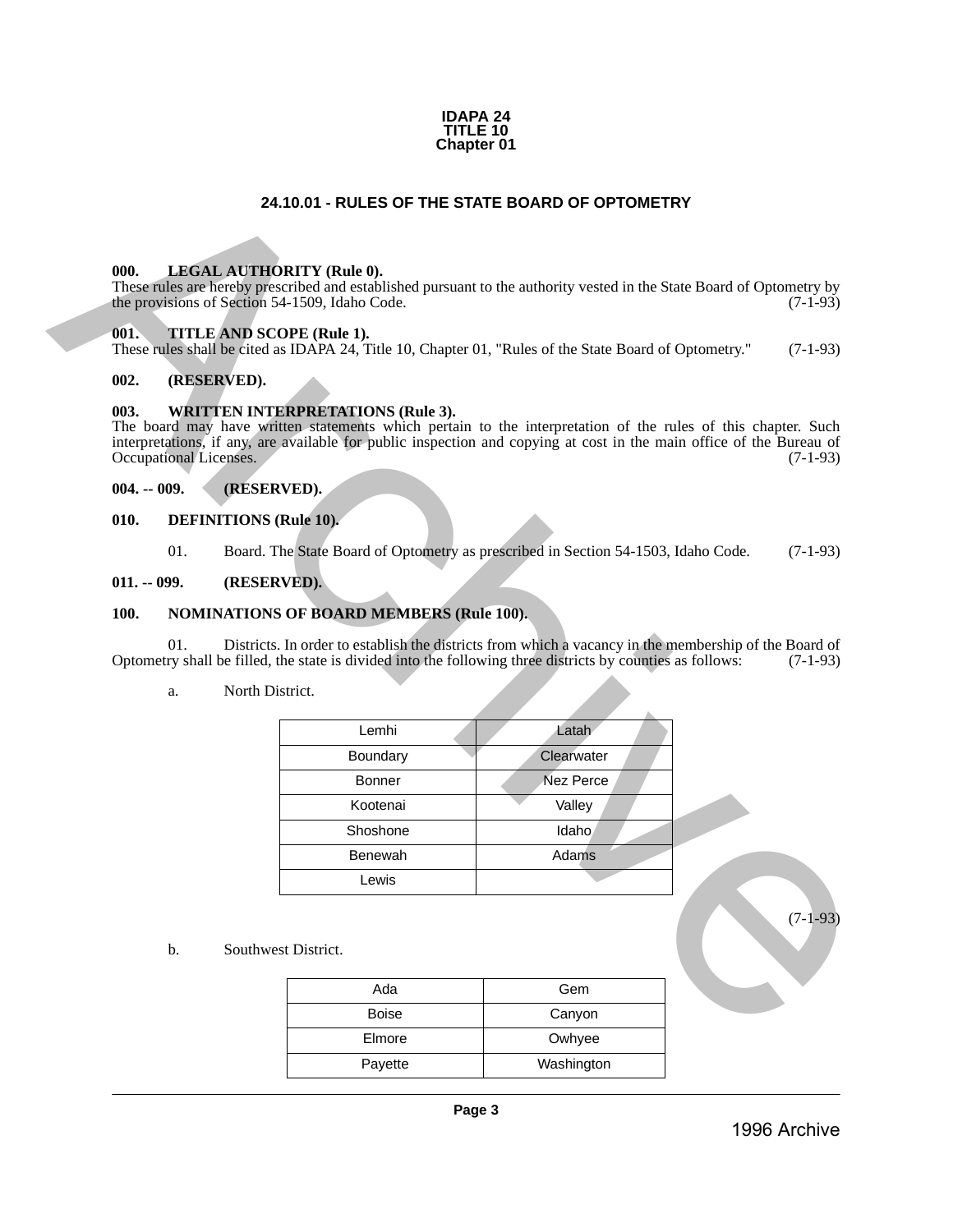|                                                                                                                                                                                                                                                                                                                                                                                                                                                                                                                                                                                                                                                                                                                                                                                                                                                                                                                                                                                                                                                                                                                                                                                                                                                                                                                                                                                                                                                                         | Gooding          | <b>Blaine</b>     |            |  |  |  |  |
|-------------------------------------------------------------------------------------------------------------------------------------------------------------------------------------------------------------------------------------------------------------------------------------------------------------------------------------------------------------------------------------------------------------------------------------------------------------------------------------------------------------------------------------------------------------------------------------------------------------------------------------------------------------------------------------------------------------------------------------------------------------------------------------------------------------------------------------------------------------------------------------------------------------------------------------------------------------------------------------------------------------------------------------------------------------------------------------------------------------------------------------------------------------------------------------------------------------------------------------------------------------------------------------------------------------------------------------------------------------------------------------------------------------------------------------------------------------------------|------------------|-------------------|------------|--|--|--|--|
|                                                                                                                                                                                                                                                                                                                                                                                                                                                                                                                                                                                                                                                                                                                                                                                                                                                                                                                                                                                                                                                                                                                                                                                                                                                                                                                                                                                                                                                                         | Jerome           |                   |            |  |  |  |  |
| Southeast District.<br>c.                                                                                                                                                                                                                                                                                                                                                                                                                                                                                                                                                                                                                                                                                                                                                                                                                                                                                                                                                                                                                                                                                                                                                                                                                                                                                                                                                                                                                                               |                  |                   | $(7-1-93)$ |  |  |  |  |
|                                                                                                                                                                                                                                                                                                                                                                                                                                                                                                                                                                                                                                                                                                                                                                                                                                                                                                                                                                                                                                                                                                                                                                                                                                                                                                                                                                                                                                                                         | <b>Bear Lake</b> | Clark             |            |  |  |  |  |
|                                                                                                                                                                                                                                                                                                                                                                                                                                                                                                                                                                                                                                                                                                                                                                                                                                                                                                                                                                                                                                                                                                                                                                                                                                                                                                                                                                                                                                                                         | Caribou          | Fremont           |            |  |  |  |  |
|                                                                                                                                                                                                                                                                                                                                                                                                                                                                                                                                                                                                                                                                                                                                                                                                                                                                                                                                                                                                                                                                                                                                                                                                                                                                                                                                                                                                                                                                         | <b>Bannock</b>   | Teton             |            |  |  |  |  |
|                                                                                                                                                                                                                                                                                                                                                                                                                                                                                                                                                                                                                                                                                                                                                                                                                                                                                                                                                                                                                                                                                                                                                                                                                                                                                                                                                                                                                                                                         | Franklin         | Madison           |            |  |  |  |  |
|                                                                                                                                                                                                                                                                                                                                                                                                                                                                                                                                                                                                                                                                                                                                                                                                                                                                                                                                                                                                                                                                                                                                                                                                                                                                                                                                                                                                                                                                         | Oneida           | Jefferson         |            |  |  |  |  |
|                                                                                                                                                                                                                                                                                                                                                                                                                                                                                                                                                                                                                                                                                                                                                                                                                                                                                                                                                                                                                                                                                                                                                                                                                                                                                                                                                                                                                                                                         | Power            | <b>Bonneville</b> |            |  |  |  |  |
|                                                                                                                                                                                                                                                                                                                                                                                                                                                                                                                                                                                                                                                                                                                                                                                                                                                                                                                                                                                                                                                                                                                                                                                                                                                                                                                                                                                                                                                                         | Cassia           | Camas             |            |  |  |  |  |
|                                                                                                                                                                                                                                                                                                                                                                                                                                                                                                                                                                                                                                                                                                                                                                                                                                                                                                                                                                                                                                                                                                                                                                                                                                                                                                                                                                                                                                                                         | Minidoka         | Lincoln           |            |  |  |  |  |
|                                                                                                                                                                                                                                                                                                                                                                                                                                                                                                                                                                                                                                                                                                                                                                                                                                                                                                                                                                                                                                                                                                                                                                                                                                                                                                                                                                                                                                                                         | Bingham          | Custer            |            |  |  |  |  |
|                                                                                                                                                                                                                                                                                                                                                                                                                                                                                                                                                                                                                                                                                                                                                                                                                                                                                                                                                                                                                                                                                                                                                                                                                                                                                                                                                                                                                                                                         | <b>Butte</b>     | <b>Twin Falls</b> |            |  |  |  |  |
| 02.<br>Nomination Ballot. Upon the occurrence of a vacancy to be filled as provided by law, a nominating<br>ballot is to be forwarded to each licensed optometrist residing in the state of Idaho pursuant to section 54-1504, Idaho<br>Code, and shall read as follows:<br>$(7-1-93)$<br>NOMINATING BALLOT FOR MEMBERS OF THE<br><b>IDAHO STATE BOARD OF OPTOMETRY</b><br>List below any number of names between one and six of persons you wish to nominate for appointment by<br>the Governor to the Idaho State Board of Optometry. In order to be appointed by the Governor, a nominee must be a<br>licensed optometrist in the State of Idaho and shall have been a resident of and lawfully practicing optometry within<br>the State of Idaho for a period of at least five years next preceding his appointment as required by section 54-1505,<br>Idaho Code. At least one person appointed by the Governor must reside in each of the three districts which are set as<br>follows:<br>North District - Counties of Lemhi, Boundary, Bonner, Kootenai, Shoshone, Benewah, Latah, Clearwater,<br>Nez Perce, Idaho, Valley, Adams, and Lewis.<br>Southwest District - Counties of Ada, Boise, Elmore, Payette, Gooding, Gem, Canyon, Owyhee,<br>Washington, Blaine and Jerome.<br>Southeast District - Counties of Bear Lake, Caribou, Bannock, Franklin, Oneida, Power, Cassia, Minidoka,<br>Bonneville, Camas, Lincoln, Bingham, Butte, Custer and Twin Falls. |                  |                   |            |  |  |  |  |
| MY NOMINATIONS ARE:<br><b>READ CAREFULLY</b>                                                                                                                                                                                                                                                                                                                                                                                                                                                                                                                                                                                                                                                                                                                                                                                                                                                                                                                                                                                                                                                                                                                                                                                                                                                                                                                                                                                                                            |                  |                   |            |  |  |  |  |

#### NOMINATING BALLOT FOR MEMBERS OF THE IDAHO STATE BOARD OF OPTOMETRY

#### MY NOMINATIONS ARE:

## **READ CAREFULLY**

Instructions for return of the nominating ballot.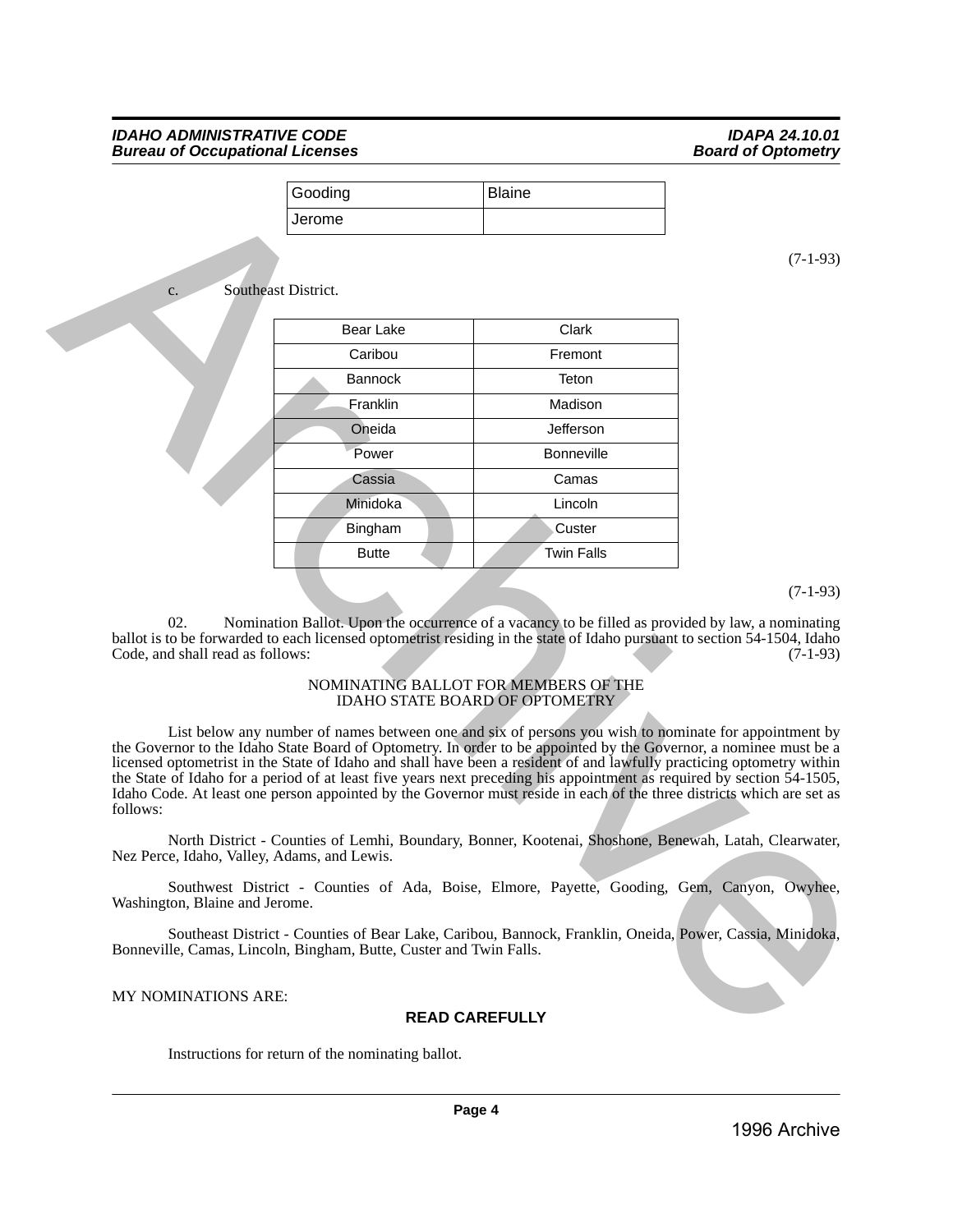Do not sign or otherwise identify yourself on the foregoing ballot itself.

Do place the completed ballot in the envelope marked "Ballot," seal the ballot envelope, and sign and print your name on the outside of the envelope.

Do place the ballot envelope in an envelope addressed to Chief of the Occupational License Bureau, Owyhee Plaza, 1109 Main Street, Suite 220, Boise, Idaho 83702 on or before \_\_\_\_\_\_\_\_\_\_\_\_\_\_\_\_\_\_\_\_\_.

Ballot envelopes will first be verified to determine if the person returning the ballot is eligible to vote, the ballot envelope will be opened and the ballots themselves will be counted and the results tabulated and sent to the Governor as required by law. Ballot envelopes which cannot be verified will be set aside and the names listed therein not recorded. (7-1-93) not recorded. (7-1-93)

## <span id="page-4-0"></span>**101. -- 124. (RESERVED).**

## <span id="page-4-1"></span>**125. SUBMISSION OF BILLS TO STATE AUDITOR (Rule 125).**

All vouchers to be submitted to the State Auditor for payment out of the State Board of Optometry fund shall be approved by the Board and verified by the Secretary as authorized by the Board. (7-1-93)

## <span id="page-4-2"></span>**126. -- 149. (RESERVED).**

#### <span id="page-4-3"></span>**150. MEETING OF THE BOARD (Rule 150).**

Notice of all meetings not having been announced at the preceding meeting shall be given to each member of the Board by the secretary two (2) weeks in advance of such meeting. Such notice shall be in writing informing each member as to the time, place, and purpose of the meeting. In the event that written notice cannot be given two (2) weeks in advance, the chairman may instruct the secretary to notify each member of the Board either by telephone or telegraph as to the time, place and purpose of the meeting and any Board member who attends or participates in the meeting shall be deemed to have waived any objection to any notice required by the rules. (7-1-93) Do not sign or otherwise identify yearsed on the foregoing bulbar iself.<br>
The place the consideration in the correlation of the consideration of the Couplantine in the state of the Couplantine in the state of the Couplant

## <span id="page-4-4"></span>**151. -- 174. (RESERVED).**

#### <span id="page-4-5"></span>**175. METHOD OF APPLICATION-EXAMINATION OF APPLICANTS (Rule 175).**

Applications for license shall be made on forms approved by the Board of Examiners which may be obtained and which must be filed in the office of Occupational License Bureau at Owyhee Plaza, 1109 Main Street, Suite 220,<br>Boise, Idaho 83702, by June 1, of each year. (7-1-93) Boise, Idaho 83702, by June 1, of each year.

| 01. | Application Fee. The application fee must be accompanied by: |  | $(7-1-93)$ |
|-----|--------------------------------------------------------------|--|------------|
|     | The required fee.                                            |  | $(7-1-93)$ |

b. An unmounted photograph three inches by three inches  $(3" \times 3")$ , head and shoulders only, taken within one  $(1)$  year prior to the date of making the application.  $(7-1-93)$ 

c. A complete transcript of credits from any college of optometry attended. (7-1-93)

d. A photocopy of any diplomas granted by any college of optometry. (7-1-93)

02. Filing of Documents. If the application is filed prior to the date of graduation, or if the required documents are otherwise unavailable, the transcripts and a copy of the diploma may be forwarded prior to the date of examination. (7-1-93)  $\alpha$  examination. (7-1-93)

03. Unable to File Documents. Any graduate who demonstrates good cause why he has been unable to deliver a copy of the diploma or transcript of credits from a college of optometry prior to the date of examination, may take the examination but shall not receive his license until these documents are submitted and reviewed by the Board. (7-1-93) Board. (7-1-93)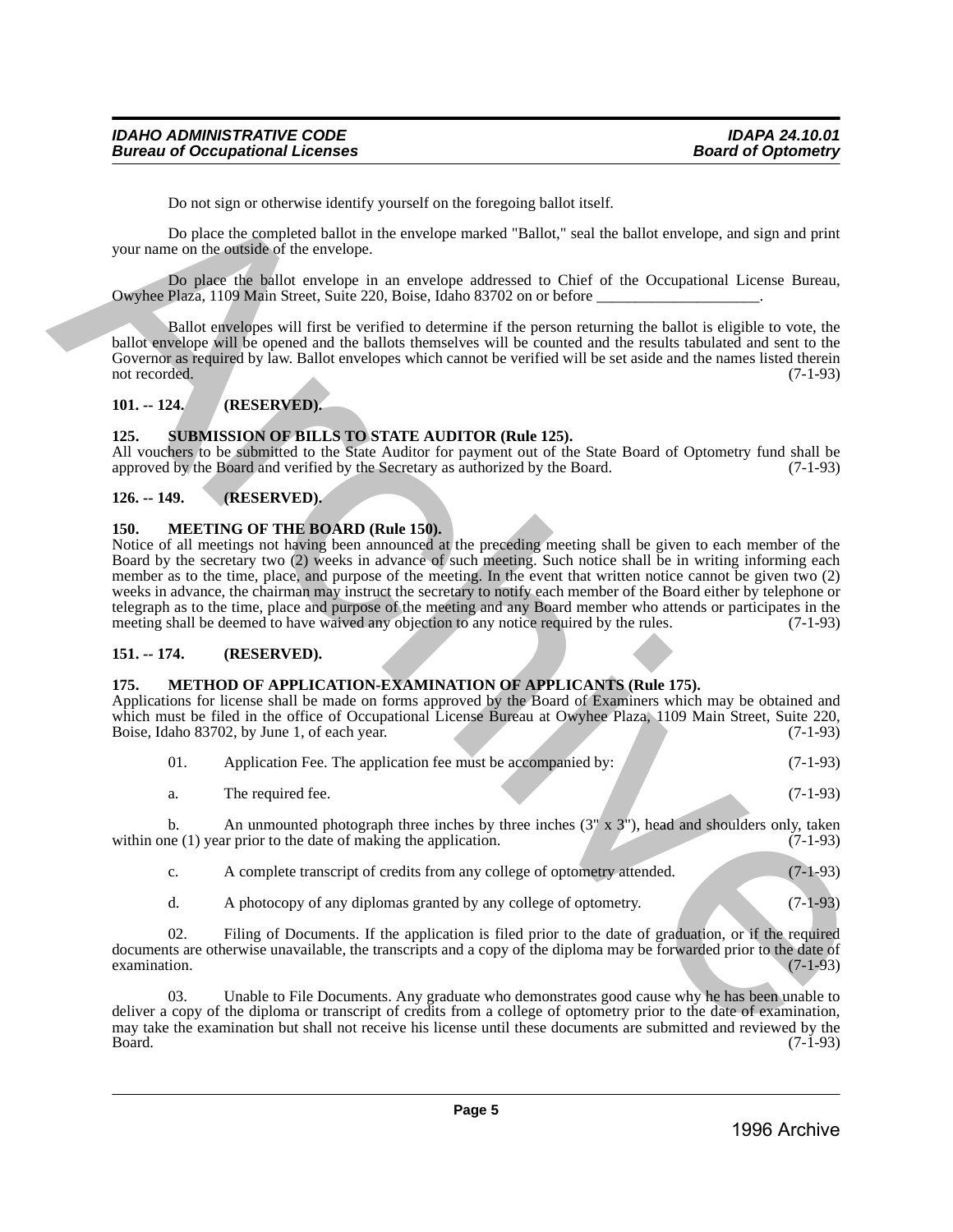| <b>IDAHO ADMINISTRATIVE CODE</b>       | <b>IDAPA 24.10.01</b>     |
|----------------------------------------|---------------------------|
| <b>Bureau of Occupational Licenses</b> | <b>Board of Optometry</b> |

04. Exam Content. The written and the practical portions of the Idaho examination shall be all parts of the National Board of Examiners in Optometry Examination. A passing grade on the National Board of Examiners in Optometry Examinations shall be necessary before obtaining a license to practice Optometry in Idaho. (7-1-93)

## <span id="page-5-0"></span>**176. -- 199. (RESERVED).**

## <span id="page-5-1"></span>**200. APPROVAL OF SCHOOLS OF OPTOMETRY (Rule 200).**

The State Board of Optometry recognizes as reputable and in good standing the schools and colleges of optometry which have met the standards set by the Council on Optometric Education of the American Optometric Association, a list of which may be obtained from the secretary of the Board or from the office of the Bureau of Occupational Licenses in Boise. (7-1-93)

## <span id="page-5-2"></span>**201. -- 224. (RESERVED).**

## <span id="page-5-3"></span>**225. APPROVAL OF PRELIMINARY EDUCATION (Rule 225).**

The State Board of Optometry recognizes the preliminary education prerequisites for entry into a school, college or university of optometry approved by the Council on Optometric Education of the American Optometric Association<br>as adequate preliminary education prerequisites for licensing in Idaho. (7-1-93) as adequate preliminary education prerequisites for licensing in Idaho.

## <span id="page-5-4"></span>**226. -- 249. (RESERVED).**

## <span id="page-5-5"></span>**250. LICENSES CANCELED FOR FAILURE TO RENEW (Rule 250).**

Any person whose license to practice optometry has been canceled for failure to renew for a period in excess of more than five (5) years may be reinstated in accordance with the requirements of section 67-2614, Idaho Code, after examination by the State Board of Examiners of the State Board of Optometry as is required for new applicants under<br>Section 175 set out above. (7-1-93) Section 175 set out above.

## <span id="page-5-6"></span>**251. -- 274. (RESERVED).**

## <span id="page-5-7"></span>**275. RECIPROCITY (Rule 275).**

Any person who presents to the Board of Optometry a certified copy of a certificate or license of registration which he holds in good standing in another state or a foreign country, which state or foreign country has the same or similar requirements for licensing or registration as is provided for new applicants in Idaho, may apply to the Board for the issuance of a license to practice optometry in the state of Idaho providing the person applying meets the requirements for therapeutic certification and passes within twelve (12) months of application both the National Board of Examiners in Optometry Part III Examination and the International Association of Boards of Examiners in Optometry, Inc., "Treatment and Management of Ocular Disease Examination". (11-6-93) The Castelli Burker The section is the procedure of the burst of the laboratoric state is a property of the section of the section of the section of the section of the section of the section of the section of the section

01. Conditions to Be Granted a License. The right to be granted a license to practice optometry in also subject to the following conditions set out below: (7-1-93) Idaho is also subject to the following conditions set out below:

a. That the sister state in the United States affords like privileges and rights to optometrists licensed in this state.  $(7-1-93)$ 

b. That the license or certificate of registration of the applicant shall not have been suspended or by any sister state or country. (7-1-93) revoked by any sister state or country.

That the applicant has not previously failed to pass the examination required as a prerequisite to licensing in this state prior to his admission to practice in any other state or country where he may subsequently have been licensed. (7-1-93) been licensed. (7-1-93)

That the applicant has been engaged in the practice of optometry continuously for not less than four (4) of the previous five (5) years.  $(7-1-93)$ 

e. That the applicant certifies his intention to reside in and practice optometry in this state within (0) days of licensure. (7-1-93) ninety  $(90)$  days of licensure.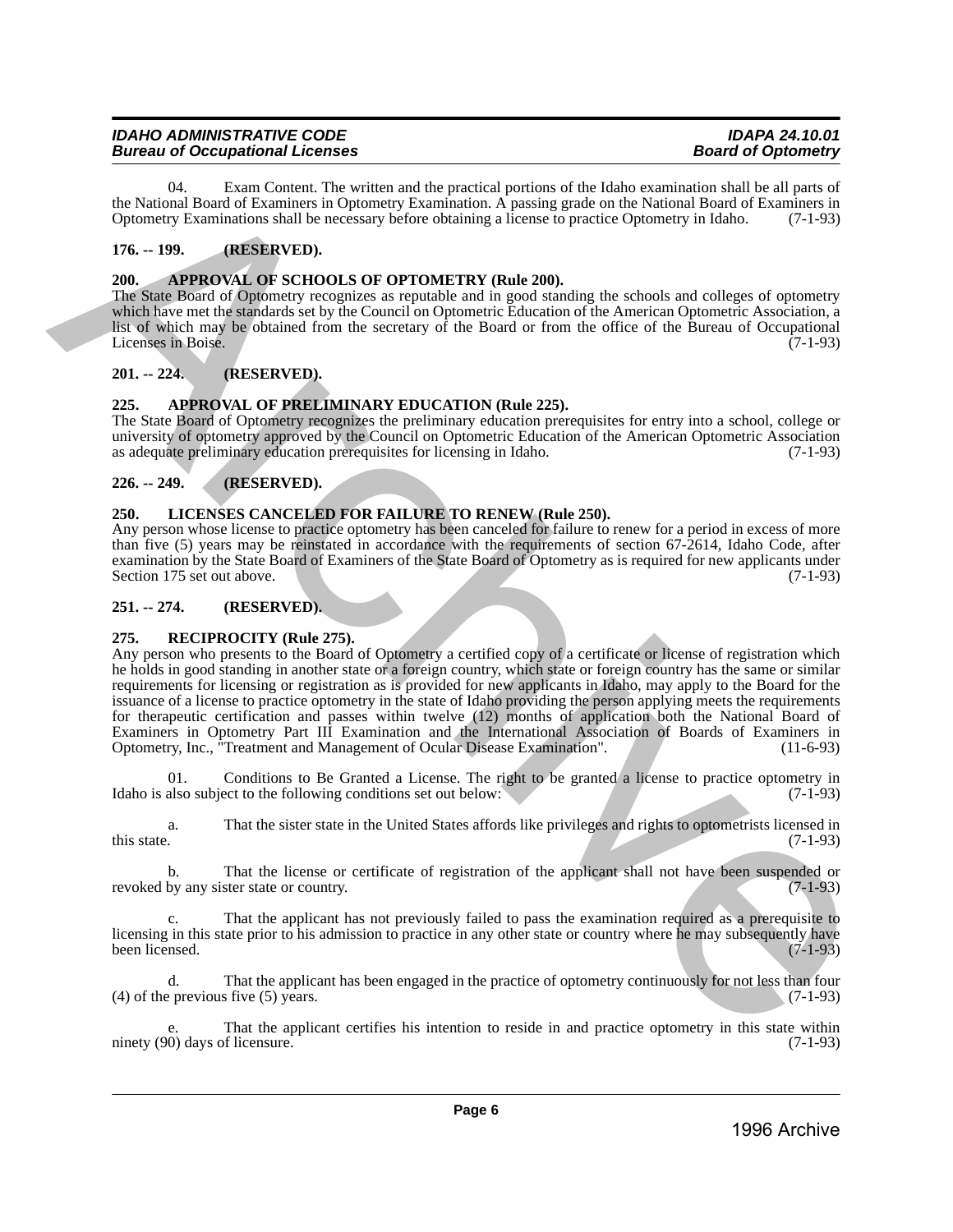## <span id="page-6-0"></span>**276. -- 299. (RESERVED).**

## <span id="page-6-1"></span>**300. CONTINUING EDUCATION IN OPTOMETRY (Rule 300).**

01. Hours Required; Advance Approval. Each optometrist licensed by the state of Idaho shall attend in each twelve (12) month period preceding the renewal of a license to practice optometry in Idaho, a minimum of twelve (12) full hours of post-graduate optometric education courses or meetings approved in advance by the Board of Optometry or post-graduate study sessions or seminars at an accredited school or college of optometry. In addition, all Council on Optometric Practitioners Education (COPE) approved courses would be approved for continuing education credit. If an optometrist attends or plans to attend a course of study or seminar which has not been approved in advance, he may petition the Board for approval of that educational course of study, setting forth a description of the course. The Board may, in its discretion, approve the course upon review of the material submitted either in advance or after completion of the course. advance or after completion of the course. 276. - 299. **(HSSENVING)** Normalization (Mate 300).<br>
39. CONTINUES EDUCATION IN OPTOMETRY (Rais 300).<br>
39. CONTINUES EQUECATION IN OPTOMETRY (Rais 300).<br>
2016 Product Advance Approval Exist opposite is focused by the stat

02. Additional Hours Required to Use Therapeutic Pharmaceutical Agents. Each optometrist licensed by the state of Idaho to use therapeutic pharmaceutical agents shall attend in each twelve (12) month period preceding the renewal of a license to practice optometry in Idaho, a minimum of six (6) additional full hours of post-graduate optometric courses or meetings approved in advance by the Board of Optometry or post-graduate study sessions or seminars at an accredited school or college of optometry. This six (6) hours of continuing education must be in courses involving ocular pharmacology and/or advanced ocular disease and are in addition to the twelve (12) hours of continuing education required under Subsection 300.01. (7-1-93) continuing education required under Subsection 300.01.

03. Correspondence/Home Study Courses. No more than six (6) hours of continuing education shall be permitted each year in correspondence courses or other continuing education obtained through the mail or from "home study" courses. (8-24-94)

04. Waiver of Requirements. The Board of Optometry may, upon application, waive the requirements of this rule in cases involving illness, unusual circumstances interfering with the optometrist's ability to practice or inability to conform to the rules due to military duty. (7-1-93) inability to conform to the rules due to military duty.

Renewal Application Form. Each licensed Idaho optometrist will be furnished a license renewal application form by the State Board of Optometry on which each optometrist shall list the name of the courses, the location, date and hours of attendance, and shall submit the form prior to or with the renewal application for license filed each year. The secretary shall review each application form and maintain it for three (3) years. (7-1-93)

## <span id="page-6-2"></span>**301. -- 324. (RESERVED).**

## <span id="page-6-3"></span>**325. CODE OF ETHICS (Rule 325).**

01. Patient's Visual Welfare. The licensed optometrist shall keep the patient's visual welfare uppermost nsideration at all times and promote the best methods of care for the visual needs of mankind. (7-1-93) in his consideration at all times and promote the best methods of care for the visual needs of mankind.

02. Confidentiality. The optometrist shall preserve information concerning his patients in confidence and not release that information unless authorized by the patient. An optometrist may, however, supply information of an otherwise confidential or privileged nature when lawfully subpoenaed to testify at a deposition or hearing in any proceeding before the Board of Optometry, or at any other time and place ordered by a court of law. (7-1proceeding before the Board of Optometry, or at any other time and place ordered by a court of law.

Conduct of Practice. The optometrist shall conduct his practice in a dignified and professional manner and in keeping with the mode of practice of a professional person entrusted with the care of the health of citizens of this state and shall abide by the rulings of the Board of Optometry. (7-1-93) citizens of this state and shall abide by the rulings of the Board of Optometry.

04. Unprofessional Conduct. In order to define what constitutes unprofessional conduct, the board hereafter lists and sets forth certain prohibited actions. In conducting his practice, an optometrist must not: (7-1-93)

a. Practice optometry in any manner other than as a professional person in an individual capacity, or in partnership with or associate with others licensed to practice optometry, under his own name and not as a corporation or officer or agent of a corporation or other business entity. An optometrist may be a stock holder in and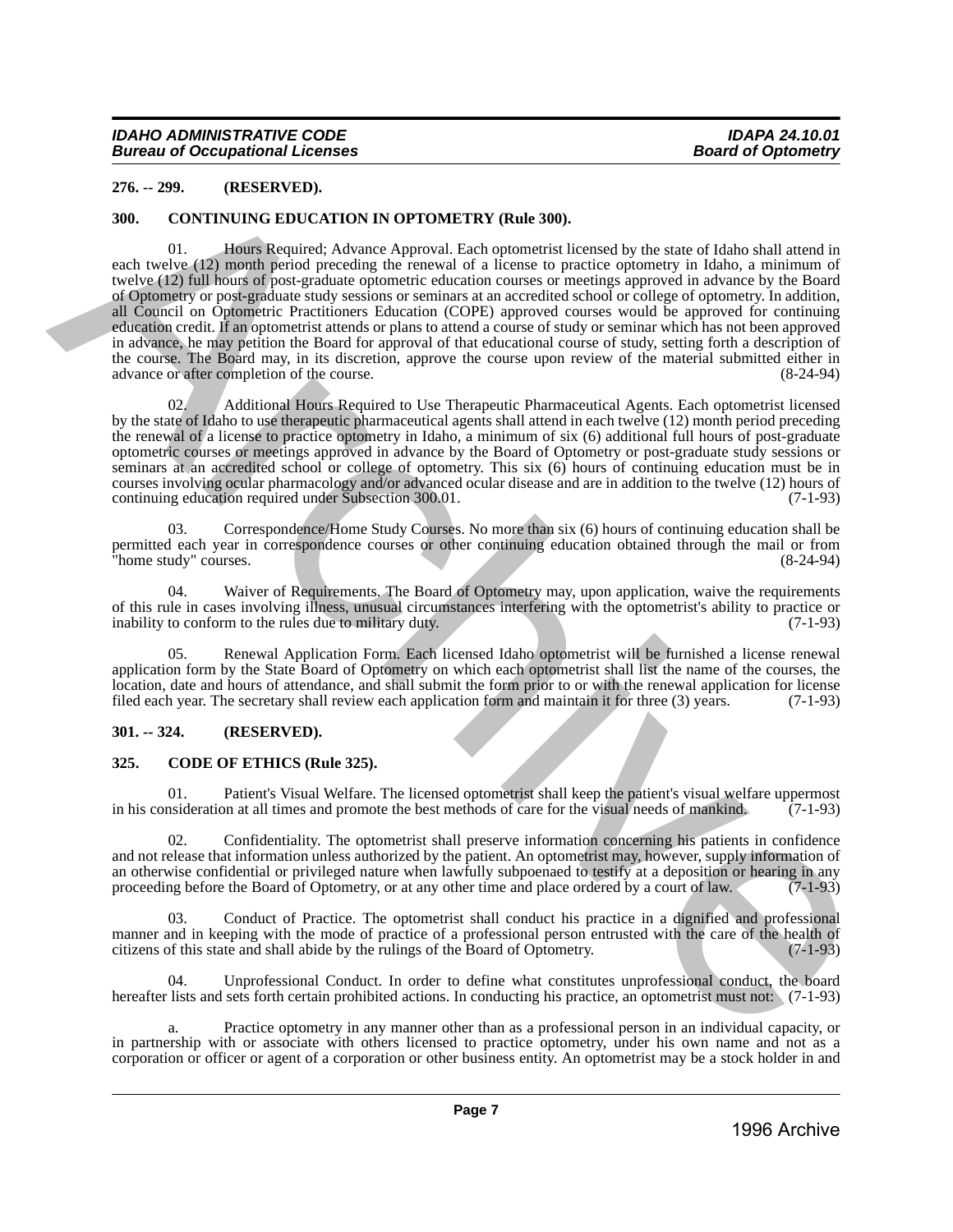|                                        | practice as a member of a professional service corporation as authorized by Title 54, Chapter 15, Idaho Code, but the<br>optometrist must list his individual name as well as any name selected for the professional service corporation on any<br>letterheads, telephone directories, office or building directories, or other places where the general public might be<br>advised of the fact that the individual is practicing optometry, as required by these rules.                                                                                                                                                                                 | $(7-1-93)$ |
|----------------------------------------|----------------------------------------------------------------------------------------------------------------------------------------------------------------------------------------------------------------------------------------------------------------------------------------------------------------------------------------------------------------------------------------------------------------------------------------------------------------------------------------------------------------------------------------------------------------------------------------------------------------------------------------------------------|------------|
| $\mathbf{b}$ .<br>optometric services. | Use either "Cappers" or "Steerers" or accept a split or divided fee for the purpose of obtaining<br>patients or use solicitors or agents for the purpose of securing patients or conducting eye examinations or furnishing                                                                                                                                                                                                                                                                                                                                                                                                                               | $(7-1-93)$ |
|                                        | Make or conspire to make any arrangement, agreement, or engage in any practice whereby a<br>supplier of ophthalmic materials shall:                                                                                                                                                                                                                                                                                                                                                                                                                                                                                                                      | $(7-1-93)$ |
| $\mathbf{i}$ .                         | Provide office space for an optometrist.                                                                                                                                                                                                                                                                                                                                                                                                                                                                                                                                                                                                                 | $(7-1-93)$ |
| ii.                                    | Pay rent upon the office space occupied by an optometrist.                                                                                                                                                                                                                                                                                                                                                                                                                                                                                                                                                                                               | $(7-1-93)$ |
| iii.                                   | Pay the professional fees of an optometrist.                                                                                                                                                                                                                                                                                                                                                                                                                                                                                                                                                                                                             | $(7-1-93)$ |
| iv.                                    | Pay for the advertising for an optometrist.                                                                                                                                                                                                                                                                                                                                                                                                                                                                                                                                                                                                              | $(7-1-93)$ |
| V.<br>patients.                        | Pay commissions to an optometrist upon ophthalmic materials furnished by such optometrist to his                                                                                                                                                                                                                                                                                                                                                                                                                                                                                                                                                         | $(7-1-93)$ |
| iv.<br>the law.                        | Consistently refer prospective purchasers of ophthalmic materials to an optometrist in violation of                                                                                                                                                                                                                                                                                                                                                                                                                                                                                                                                                      | $(7-1-93)$ |
| d.<br>for the practice of optometry.   | Allow his prescription files and records to be used by any unlicensed person, firm, or corporation                                                                                                                                                                                                                                                                                                                                                                                                                                                                                                                                                       | $(7-1-93)$ |
| reputation.                            | As a regular pattern of practice, accept referrals from retail optical outlets that violate section 54-<br>1525, Idaho Code, pertaining to referral of patients, or which are located in close proximity to the optometrist's office<br>for the purpose of inducing consistent patronage of his services because of location of office rather than professional                                                                                                                                                                                                                                                                                          | $(7-1-93)$ |
| f.                                     | Fail to perform services for which fees have been received.                                                                                                                                                                                                                                                                                                                                                                                                                                                                                                                                                                                              | $(7-1-93)$ |
| g.                                     | File false reports of services performed or fees rendered.                                                                                                                                                                                                                                                                                                                                                                                                                                                                                                                                                                                               | $(7-1-93)$ |
| h.                                     | Permit the use of his name or professional title by or in conjunction with any person not an<br>optometrist, or any firm, company, corporation or military association which illegally practices or in any manner<br>holds himself or itself out to the public as being entitled to practice the profession of optometry when not licensed to<br>do so under the law of Idaho or which uses the title "Optometric Services" in such a manner in advertising as to<br>convey to the public the impression that the individual or corporation is entitled to practice optometry or furnish<br>optometric advice or services when not so authorized by law. | $(7-1-93)$ |
| i.<br>impliedly agrees:                | Enter into or continue in a contract, agreement, or understanding of any kind, or engage in any<br>course of conduct with any person, firm or corporation, or their agents, whereby said optometrist expressly or                                                                                                                                                                                                                                                                                                                                                                                                                                        | $(7-1-93)$ |
| i.                                     | To refer the patient back to said person, firm, or corporation referring the patient for any subsequent<br>service or receipt of ophthalmic material.                                                                                                                                                                                                                                                                                                                                                                                                                                                                                                    | $(7-1-93)$ |
| ii.                                    | That if any patient is referred by any person, firm or corporation to the optometrist, the optometrist<br>will refrain from supplying to the patient any ophthalmic materials.                                                                                                                                                                                                                                                                                                                                                                                                                                                                           | $(7-1-93)$ |
|                                        |                                                                                                                                                                                                                                                                                                                                                                                                                                                                                                                                                                                                                                                          |            |

| Fail to perform services for which fees have been received. |  |  |  | $(7-1-93)$ |
|-------------------------------------------------------------|--|--|--|------------|
|                                                             |  |  |  |            |

Directly or indirectly give any person, association, firm or corporation, or their agents, anything of or value as consideration for the referral of any patient to said optometrist. (7-1-93) pecuniary benefit or value as consideration for the referral of any patient to said optometrist.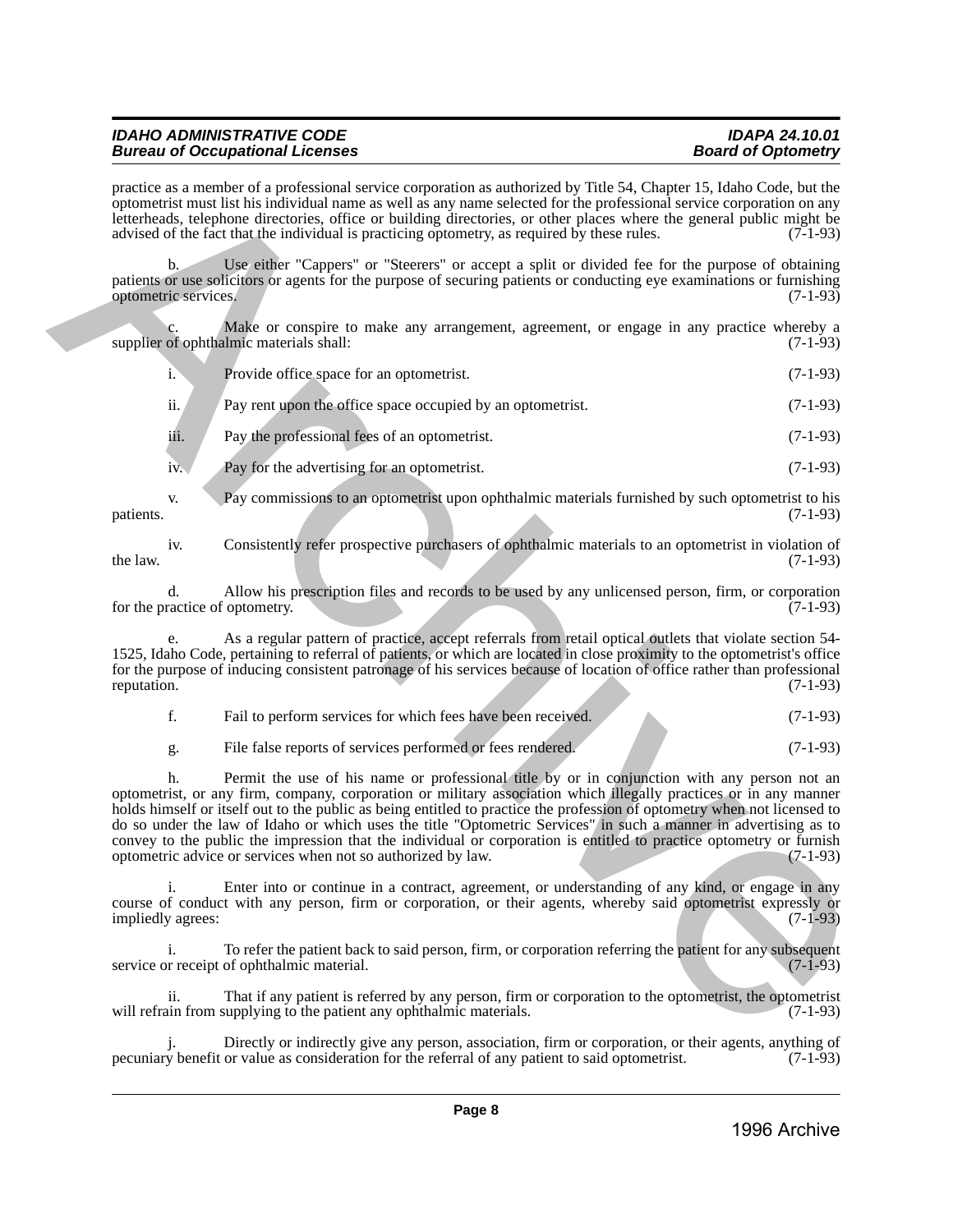#### <span id="page-8-0"></span>**326. -- 424. (RESERVED).**

#### <span id="page-8-1"></span>**425. RULES DEFINING GROSS INCOMPETENCE (Rule 425).**

In order to protect the public, the Board of Optometry defines as "gross incompetence" any behavior or practice on the part of the licensed optometrist which demonstrates a lack of competence with respect to discharging professional obligations or duties which might result in injury or damage to a patient whether such injury or damage actually occurs or not and in particular, the Board defines as "gross incompetence" any of the following: (11-6-93)

01. Failure to Meet Prevailing Standards. A fFailure to meet prevailing standards, of examination or treatment for any eye condition. (11-6-93)

02. Failure to Meet Prevailing Standards in the Referral of Any Patient Who Is Suffering from Any Apparent or Suspected Pathological Condition. A failure to meet prevailing standards in the referral of any patient who is suffering from any apparent or suspected pathological condition to a person competent and licensed to properly treat or diagnose the condition. (7-1-93) 336. – 434. (RESERVED).<br>
435. NELES DETENCTE DE (ROIS 435).<br>
436. NELES DETENCTE (ROIS 435).<br>
436. NELES DETENCTE (ROIS 435).<br>
An otoco procession space of Operacity Schnes at a gross incomposition of problem of provides

03. Employment of Techniques or Methods of Practice. Employment of techniques or methods of practice in treating or prescribing for a patient when he does not have proper training in the technique or methods of practice. (7-1-93) practice. (7-1-93)

04. Failure to Advise Patient of Possible Danger When a Lens Not Meeting Impact Resistance Standards of F.D.A. Failure to advise his patient of possible danger when a lens not meeting impact resistance standards of F.D.A. Regulation, Sec. 3.84.21 CFR, is provided for the patient. (7-1-93) standards of F.D.A. Regulation, Sec. 3.84,21 CFR., is provided for the patient.

05. Failure to Provide Follow-Up Care. Failure to provide follow-up care according to prevailing standards. (11-6-93) standards. (11-6-93)

06. Displaying Gross Ignorance or Demonstrating Gross Inefficiency. Displaying gross ignorance or Teating gross inefficiency in the care of a patient. (7-1-93) demonstrating gross inefficiency in the care of a patient.

07. Failure to Verify the Specifications of All Lenses. Failure to verify the specifications of all lenses by him. (11-6-93) provided by him.

08. Failing to Perform Tests and Record Findings. In the course of an examination of a patient, failure m tests and record findings in a manner consistent with prevailing standards of optometric care. (11-6-93) to perform tests and record findings in a manner consistent with prevailing standards of optometric care.

09. Using Pharmaceutical Agents. Using pharmaceutical agents in the practice of optometry without having attended sufficient training programs or schools and acquiring the knowledge necessary to use the drugs in a competent manner. (11-6-93) competent manner.

#### <span id="page-8-2"></span>**426. -- 449. (RESERVED).**

#### <span id="page-8-3"></span>**450. CONTENTS OF PRESCRIPTION (Rule 450).**

Every prescription written or issued by an optometrist practicing in Idaho shall contain at least the following information:  $(7-1-93)$ 

- 01. Prescription For Spectacles. Prescriptions for spectacles shall contain the following: (7-1-93)
- a. Sphere, cylinder, axis, prism power and additional power, if applicable; (7-1-93)
- b. Position of optical center or interpupillary distance; (7-1-93)
- c. Seg type; and  $(7-1-93)$
- d. Expiration date of the prescription. (7-1-93)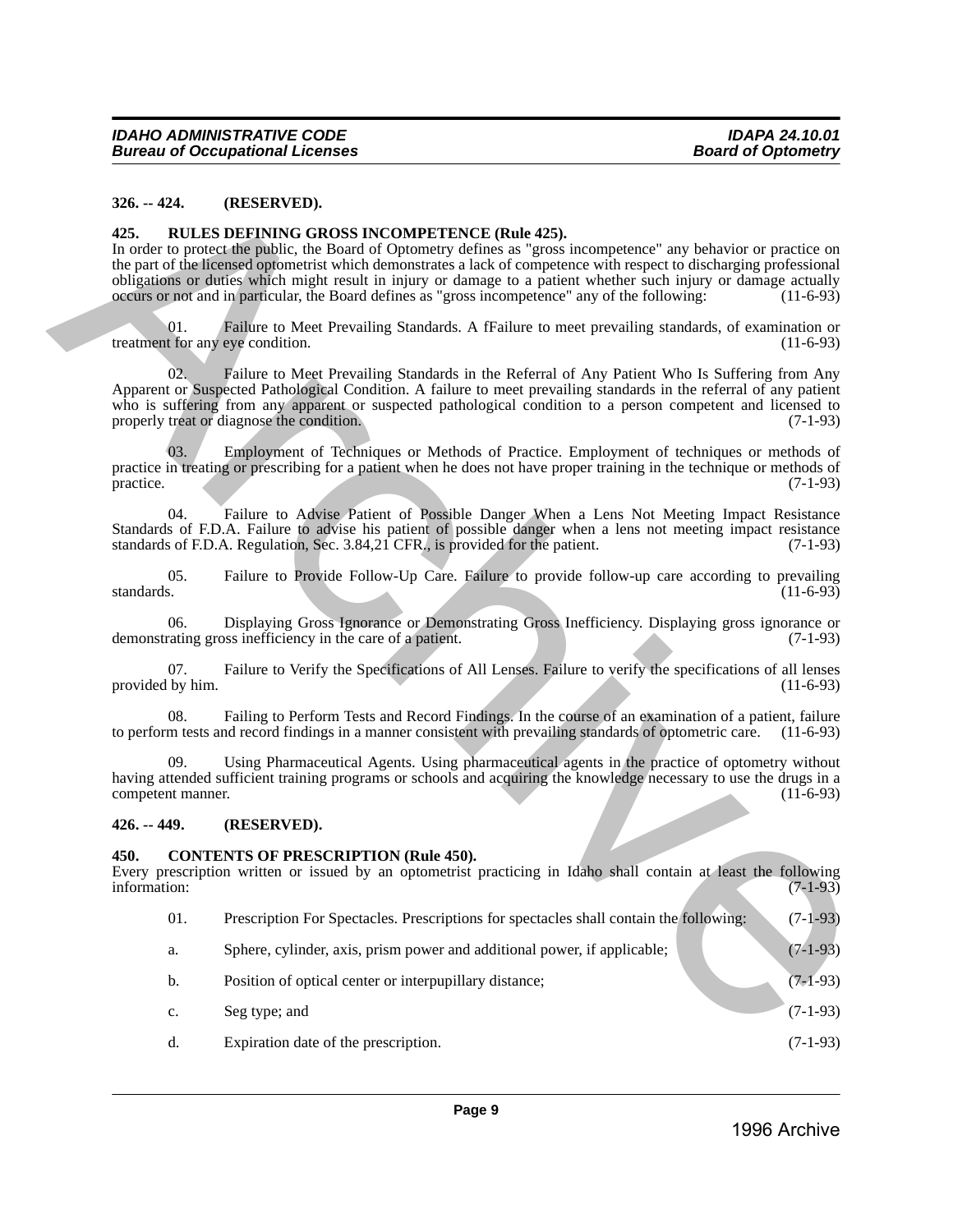| 02.                                     | All Prescriptions For Rigid Contact Lenses. All prescriptions for rigid contact lenses shall contain<br>at least the following information:                                                                                                                                                                                                                                                                                                                                                                                                                                                                                                                                                                                   | $(7-1-93)$ |
|-----------------------------------------|-------------------------------------------------------------------------------------------------------------------------------------------------------------------------------------------------------------------------------------------------------------------------------------------------------------------------------------------------------------------------------------------------------------------------------------------------------------------------------------------------------------------------------------------------------------------------------------------------------------------------------------------------------------------------------------------------------------------------------|------------|
| a.                                      | Base curve;                                                                                                                                                                                                                                                                                                                                                                                                                                                                                                                                                                                                                                                                                                                   | $(7-1-93)$ |
| $\mathbf{b}$ .                          | Peripheral curve or curves including width;                                                                                                                                                                                                                                                                                                                                                                                                                                                                                                                                                                                                                                                                                   | $(7-1-93)$ |
| c.                                      | Overall diameter;                                                                                                                                                                                                                                                                                                                                                                                                                                                                                                                                                                                                                                                                                                             | $(7-1-93)$ |
| d.                                      | Optical zone diameter;                                                                                                                                                                                                                                                                                                                                                                                                                                                                                                                                                                                                                                                                                                        | $(7-1-93)$ |
| e.                                      | Power;                                                                                                                                                                                                                                                                                                                                                                                                                                                                                                                                                                                                                                                                                                                        | $(7-1-93)$ |
| f.                                      | Center thickness;                                                                                                                                                                                                                                                                                                                                                                                                                                                                                                                                                                                                                                                                                                             | $(7-1-93)$ |
| g.                                      | Color; and                                                                                                                                                                                                                                                                                                                                                                                                                                                                                                                                                                                                                                                                                                                    | $(7-1-93)$ |
| h.                                      | Expiration date of the prescription.                                                                                                                                                                                                                                                                                                                                                                                                                                                                                                                                                                                                                                                                                          | $(7-1-93)$ |
| 03.<br>least the following information: | All Prescriptions for Soft Contact Lenses. All prescriptions for soft contact lenses shall contain at                                                                                                                                                                                                                                                                                                                                                                                                                                                                                                                                                                                                                         | $(7-1-93)$ |
| a.                                      | Lens manufacturer or "brand" name;                                                                                                                                                                                                                                                                                                                                                                                                                                                                                                                                                                                                                                                                                            | $(7-1-93)$ |
| b.                                      | Series or base curve;                                                                                                                                                                                                                                                                                                                                                                                                                                                                                                                                                                                                                                                                                                         | $(7-1-93)$ |
| $\mathbf{c}.$                           | Power;                                                                                                                                                                                                                                                                                                                                                                                                                                                                                                                                                                                                                                                                                                                        | $(7-1-93)$ |
| d.                                      | Diameter, if applicable;                                                                                                                                                                                                                                                                                                                                                                                                                                                                                                                                                                                                                                                                                                      | $(7-1-93)$ |
| e.                                      | Color, if applicable; and                                                                                                                                                                                                                                                                                                                                                                                                                                                                                                                                                                                                                                                                                                     | $(7-1-93)$ |
| f.                                      | Expiration date of the prescription.                                                                                                                                                                                                                                                                                                                                                                                                                                                                                                                                                                                                                                                                                          | $(7-1-93)$ |
| $451. - 474.$                           | (RESERVED).                                                                                                                                                                                                                                                                                                                                                                                                                                                                                                                                                                                                                                                                                                                   |            |
| 475.                                    | PATIENTS RECORDS (Rule 475).                                                                                                                                                                                                                                                                                                                                                                                                                                                                                                                                                                                                                                                                                                  |            |
| 01.<br>of the patient's affairs.        | Optometrist Shall Keep a Complete Record of All Patients Examined. Every optometrist practicing<br>in the state of Idaho shall keep a complete record of all patients examined by him or for whom he has adapted optical<br>accessories, including copies of prescriptions issued to the patient and copies of statements of charges delivered or<br>provided to the patient. All such records shall be maintained in an orderly and accessible manner and place and shall<br>be maintained for at least five (5) years following the optometrist's last professional contact with the patient. Failure<br>to maintain such records is deemed to be unprofessional conduct and constitutes gross incompetence in the handling | $(7-1-93)$ |
| 02.                                     | Prescription Files. The prescription files and all records pertaining to the practice of optometry<br>shall be maintained as the sole property of the optometrist and not be distributed to any unlicensed person except as<br>required by law or when lawfully subpoenaed in a criminal or civil proceeding in court, or subpoenaed for<br>presentation at a deposition or hearing authorized by the Board of Optometry.                                                                                                                                                                                                                                                                                                     | $(7-1-93)$ |
| $476. - 499.$                           | (RESERVED).                                                                                                                                                                                                                                                                                                                                                                                                                                                                                                                                                                                                                                                                                                                   |            |
| 500.                                    | PRECEPTORSHIP PROGRAM (Rule 500).<br>An optometrist may use a student of optometry in his office under his direct supervision for educational purposes.                                                                                                                                                                                                                                                                                                                                                                                                                                                                                                                                                                       |            |

| 451. -- 474.  | (RESERVED).                          |            |
|---------------|--------------------------------------|------------|
| f.            | Expiration date of the prescription. | $(7-1-93)$ |
| e.            | Color, if applicable; and            | $(7-1-93)$ |
| d.            | Diameter, if applicable;             | $(7-1-93)$ |
| $C_{\bullet}$ | Power:                               | $(7-1-93)$ |
| b.            | Series or base curve;                | $(7-1-93)$ |
| a.            | Lens manufacturer or "brand" name;   | $(7-1-93)$ |
|               |                                      |            |

## <span id="page-9-1"></span><span id="page-9-0"></span>**475. PATIENTS RECORDS (Rule 475).**

## <span id="page-9-2"></span>**476. -- 499. (RESERVED).**

## <span id="page-9-3"></span>**500. PRECEPTORSHIP PROGRAM (Rule 500).**

(7-1-93)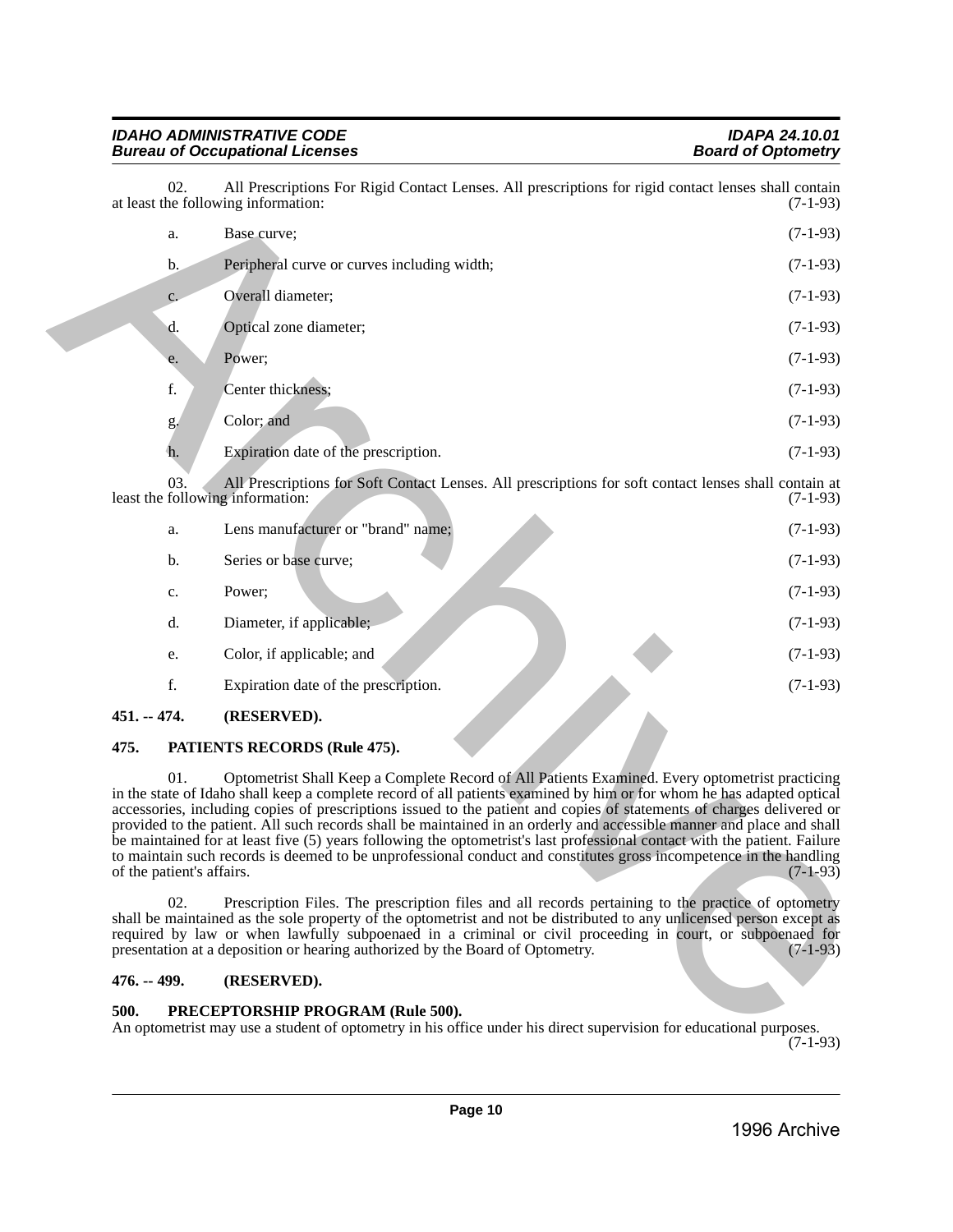#### <span id="page-10-0"></span>**501. -- 524. (RESERVED).**

#### <span id="page-10-2"></span><span id="page-10-1"></span>**525. GENERAL RULES (Rule 525)**

|      |                | (RESERVED).                                                                                         |                                                                                                                                                                                                                                                                                                                                                                                                                                                                                                                                                                                                                                                                                                                                                                                                                                                                                                                                                                                                                                                                                                                                                                                                                                                                    |
|------|----------------|-----------------------------------------------------------------------------------------------------|--------------------------------------------------------------------------------------------------------------------------------------------------------------------------------------------------------------------------------------------------------------------------------------------------------------------------------------------------------------------------------------------------------------------------------------------------------------------------------------------------------------------------------------------------------------------------------------------------------------------------------------------------------------------------------------------------------------------------------------------------------------------------------------------------------------------------------------------------------------------------------------------------------------------------------------------------------------------------------------------------------------------------------------------------------------------------------------------------------------------------------------------------------------------------------------------------------------------------------------------------------------------|
| 525. |                |                                                                                                     |                                                                                                                                                                                                                                                                                                                                                                                                                                                                                                                                                                                                                                                                                                                                                                                                                                                                                                                                                                                                                                                                                                                                                                                                                                                                    |
|      | 01.            | Engaging as an Advisor or Staff Optometrist. An optometrist may be engaged as an advisor for or     | $(7-1-93)$                                                                                                                                                                                                                                                                                                                                                                                                                                                                                                                                                                                                                                                                                                                                                                                                                                                                                                                                                                                                                                                                                                                                                                                                                                                         |
|      | a.             | Industrial plants where industrial vision programs are being, or have been instituted.              | $(7-1-93)$                                                                                                                                                                                                                                                                                                                                                                                                                                                                                                                                                                                                                                                                                                                                                                                                                                                                                                                                                                                                                                                                                                                                                                                                                                                         |
|      | b.             | Health programs sponsored or funded by any agency or municipal county, state or federal             | $(7-1-93)$                                                                                                                                                                                                                                                                                                                                                                                                                                                                                                                                                                                                                                                                                                                                                                                                                                                                                                                                                                                                                                                                                                                                                                                                                                                         |
|      | c.             | Research organizations or educational institutions.                                                 | $(7-1-93)$                                                                                                                                                                                                                                                                                                                                                                                                                                                                                                                                                                                                                                                                                                                                                                                                                                                                                                                                                                                                                                                                                                                                                                                                                                                         |
|      | d.             | Insurance companies.                                                                                | $(7-1-93)$                                                                                                                                                                                                                                                                                                                                                                                                                                                                                                                                                                                                                                                                                                                                                                                                                                                                                                                                                                                                                                                                                                                                                                                                                                                         |
|      | e.             | Hospitals.                                                                                          | $(7-1-93)$                                                                                                                                                                                                                                                                                                                                                                                                                                                                                                                                                                                                                                                                                                                                                                                                                                                                                                                                                                                                                                                                                                                                                                                                                                                         |
|      | f.             | Ophthalmologists.                                                                                   | $(7-1-93)$                                                                                                                                                                                                                                                                                                                                                                                                                                                                                                                                                                                                                                                                                                                                                                                                                                                                                                                                                                                                                                                                                                                                                                                                                                                         |
|      |                | Corporations where the optometrist's full time is engaged by the corporation to care for the visual | $(7-1-93)$                                                                                                                                                                                                                                                                                                                                                                                                                                                                                                                                                                                                                                                                                                                                                                                                                                                                                                                                                                                                                                                                                                                                                                                                                                                         |
|      | 02.            | Professional Responsibilities. Provided, however, that in acting in the capacity of consultant,     | $(7-1-93)$                                                                                                                                                                                                                                                                                                                                                                                                                                                                                                                                                                                                                                                                                                                                                                                                                                                                                                                                                                                                                                                                                                                                                                                                                                                         |
|      |                | (RESERVED).                                                                                         |                                                                                                                                                                                                                                                                                                                                                                                                                                                                                                                                                                                                                                                                                                                                                                                                                                                                                                                                                                                                                                                                                                                                                                                                                                                                    |
| 575. |                |                                                                                                     |                                                                                                                                                                                                                                                                                                                                                                                                                                                                                                                                                                                                                                                                                                                                                                                                                                                                                                                                                                                                                                                                                                                                                                                                                                                                    |
|      | 01.            | Annual Renewal Fee. Annual renewal fee for license, forty dollars (\$40).                           | $(7-1-93)$                                                                                                                                                                                                                                                                                                                                                                                                                                                                                                                                                                                                                                                                                                                                                                                                                                                                                                                                                                                                                                                                                                                                                                                                                                                         |
|      | 02.            | Annual Optometry Fund Fee. Annual optometry fund fee, thirty dollars (\$30).                        | $(7-1-93)$                                                                                                                                                                                                                                                                                                                                                                                                                                                                                                                                                                                                                                                                                                                                                                                                                                                                                                                                                                                                                                                                                                                                                                                                                                                         |
|      | 03.            | License Application Fee. License application fee, one hundred dollars (\$100).                      | $(7-1-93)$                                                                                                                                                                                                                                                                                                                                                                                                                                                                                                                                                                                                                                                                                                                                                                                                                                                                                                                                                                                                                                                                                                                                                                                                                                                         |
|      |                | (RESERVED).                                                                                         |                                                                                                                                                                                                                                                                                                                                                                                                                                                                                                                                                                                                                                                                                                                                                                                                                                                                                                                                                                                                                                                                                                                                                                                                                                                                    |
| 600. |                |                                                                                                     |                                                                                                                                                                                                                                                                                                                                                                                                                                                                                                                                                                                                                                                                                                                                                                                                                                                                                                                                                                                                                                                                                                                                                                                                                                                                    |
|      |                |                                                                                                     |                                                                                                                                                                                                                                                                                                                                                                                                                                                                                                                                                                                                                                                                                                                                                                                                                                                                                                                                                                                                                                                                                                                                                                                                                                                                    |
|      | a.             | Optometrists who have obtained a certificate from the Board of Optometry authorizing them to        | $(7-1-93)$                                                                                                                                                                                                                                                                                                                                                                                                                                                                                                                                                                                                                                                                                                                                                                                                                                                                                                                                                                                                                                                                                                                                                                                                                                                         |
|      | $\mathbf{i}$ . | Anesthetics                                                                                         | $(7-1-93)$                                                                                                                                                                                                                                                                                                                                                                                                                                                                                                                                                                                                                                                                                                                                                                                                                                                                                                                                                                                                                                                                                                                                                                                                                                                         |
|      | (1)            | Proparacaine 0.5%                                                                                   | $(7-1-93)$                                                                                                                                                                                                                                                                                                                                                                                                                                                                                                                                                                                                                                                                                                                                                                                                                                                                                                                                                                                                                                                                                                                                                                                                                                                         |
|      |                | $501. - 524.$<br>government.<br>$526. - 574.$<br>$576. - 599.$                                      | <b>GENERAL RULES (Rule 525)</b><br>be engaged as a staff optometrist for an administrator for:<br>needs of the employees of such corporation and their families.<br>advisor, or staff optometrists, the optometrist shall at all times remain cognizant of his professional responsibilities<br>and shall with demeanor, decorum and determination retain his right of independent professional judgment and title<br>in all situations and circumstances and in a manner similar to that which he would exercise if he were engaged in<br>practice in his own office.<br><b>FEES</b> (Rule 575).<br>BOARD CERTIFICATION OF OPTOMETRIST AUTHORIZED TO OBTAIN AND USE<br>PHARMACEUTICAL AGENTS (Rule 600).<br>01. The Right to Obtain and Use Topically Applied Diagnostic Pharmaceutical Agents. The right to obtain and use topically applied diagnostic pharmaceutical agents for use in diagnosis of another in the practice of<br>optometry as defined by Section 54-1501, Idaho Code, is subject to the following conditions set out below: (7-1-93)<br>obtain and use topically applied diagnostic pharmaceutical agents shall obtain, from pharmacists licensed by the state<br>of Idaho, or from any other source, and use only those agents listed below: |

#### <span id="page-10-3"></span>**526. -- 574. (RESERVED).**

#### <span id="page-10-4"></span>**575. FEES (Rule 575).**

- 01. Annual Renewal Fee. Annual renewal fee for license, forty dollars (\$40). (7-1-93)
- 02. Annual Optometry Fund Fee. Annual optometry fund fee, thirty dollars (\$30). (7-1-93)
- 03. License Application Fee. License application fee, one hundred dollars (\$100). (7-1-93)

#### <span id="page-10-5"></span>**576. -- 599. (RESERVED).**

#### <span id="page-10-6"></span>**600. BOARD CERTIFICATION OF OPTOMETRIST AUTHORIZED TO OBTAIN AND USE PHARMACEUTICAL AGENTS (Rule 600).**

| <sup>1</sup> | Anesthetics       | $(7-1-93)$ |
|--------------|-------------------|------------|
| (1)          | Proparacaine 0.5% | $(7-1-93)$ |
| (2)          | Tetracaine 0.5%.  | $(7-1-93)$ |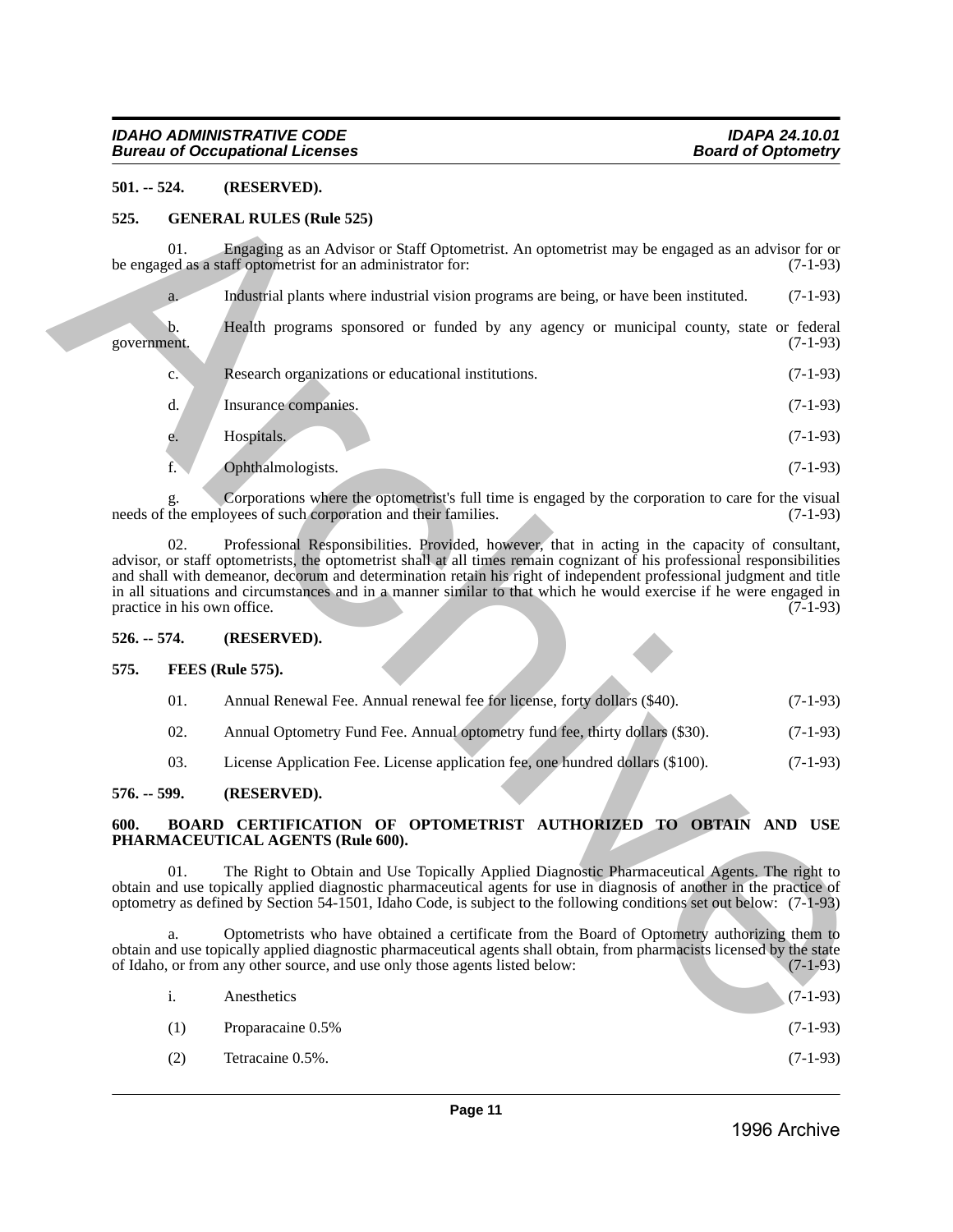| (3)                               | Benoxinate 0.4% c fluorescein.                                                                                                                                                                                                                                                                                                                                                                                                                                                                      | $(7-1-93)$   |
|-----------------------------------|-----------------------------------------------------------------------------------------------------------------------------------------------------------------------------------------------------------------------------------------------------------------------------------------------------------------------------------------------------------------------------------------------------------------------------------------------------------------------------------------------------|--------------|
| ii.                               | Cycloplegics.                                                                                                                                                                                                                                                                                                                                                                                                                                                                                       | $(7-1-93)$   |
| (1)                               | Tropicamide 0.5%.                                                                                                                                                                                                                                                                                                                                                                                                                                                                                   | $(7-1-93)$   |
| (2)                               | Cyclopentolate 0.5%.                                                                                                                                                                                                                                                                                                                                                                                                                                                                                | $(7-1-93)$   |
| (3)                               | Atropine 0.5%.                                                                                                                                                                                                                                                                                                                                                                                                                                                                                      | $(7-1-93)$   |
| iii.                              | Mydriasis Reversal Agents.                                                                                                                                                                                                                                                                                                                                                                                                                                                                          | $(7-1-93)$   |
| (1)                               | Dapiprazole HCl 0.5%.                                                                                                                                                                                                                                                                                                                                                                                                                                                                               | $(7-1-93)$   |
| b.<br>requirements set out below: | The Board of Optometry shall issue a certificate to obtain and use the diagnostic drugs specifically<br>identified and listed in this rule to any optometrist licensed to practice in Idaho who complies with both the minimum<br>educational requirements in the subject of general and ocular pharmacology and the minimum continuing educational                                                                                                                                                 | $(7-1-93)$   |
| i.                                | Each optometrist certified to obtain and use topically applied pharmaceutical agents shall have<br>completed courses totaling fifty-five (55) hours of actual classroom instruction in general and ocular pharmacology<br>and emergency medical care given by an institution approved by the Council on Post Secondary Accreditation of the<br>U.S. Department of Education or an instructor accredited and employed by such institution and which have been<br>approved by the Board of Optometry. | $(7-1-93)$   |
| ii.                               | Each optometrist certified to obtain and use topically applied pharmaceutical agents shall also have<br>completed a refresher course in cardiopulmonary resuscitation (CPR), emergency medical care provided by the<br>Emergency Medical Services Bureau, or equivalent program either approved or provided by the Board of Optometry,<br>within a two (2) year period preceding issuance of the certificate by the Board of Optometry.                                                             | $(7-1-93)$   |
| iii.                              | In order to maintain the certificate issued by the Board, each certified optometrist must complete a<br>refresher course in emergency medical care described in Subsection 600.01.b.ii. above once during each two (2) year<br>period following certification and shall list and describe the course attended and the dates of attendance upon a<br>license renewal application form filed pursuant to Section 300.                                                                                 | $(7-1-93)$   |
| $\mathbf{c}$ .<br>this rule.      | In order to implement this rule, the Board of Optometry may designate and approve courses of<br>instruction given by those institutions or instructors described in Subsection 600,01b.i. above which may be<br>necessary to provide practicing optometrists who have received less than fifty-five (55) hours of actual classroom<br>instruction in general and ocular pharmacology in optometry school with the opportunity to meet the requirements of                                           | $(7-1-93)$   |
| 02.                               | The Right to Prescribe, Administer and Dispense Therapeutic Pharmaceutical Agents. The right to<br>prescribe, administer and dispense therapeutic pharmaceutical agents in the practice of optometry as defined by<br>Section 54-1501, Idaho Code, is subject to the following conditions set out below:                                                                                                                                                                                            | $(11-6-93)$  |
| a.                                | Optometrists who have obtained a certificate from the Board of Optometry authorizing them to<br>prescribe, administer and dispense therapeutic pharmaceutical agents shall obtain, from pharmacists licensed by the<br>State of Idaho, or from any other source, and use only those agents listed below:                                                                                                                                                                                            | $(11-6-93)$  |
| i.                                | All medications for use in the treatment of the human eye and/or eyelid.                                                                                                                                                                                                                                                                                                                                                                                                                            | $(11-1-95)T$ |
| ii.                               | All over-the-counter agents.                                                                                                                                                                                                                                                                                                                                                                                                                                                                        | $(11-6-93)$  |
| iii.                              | Such other therapeutic pharmaceutical agents as may be approved by the Board of Optometry.                                                                                                                                                                                                                                                                                                                                                                                                          |              |

iii. Such other therapeutic pharmaceutical agents as may be approved by the Board of Optometry.  $(11 - 6 - 93)$